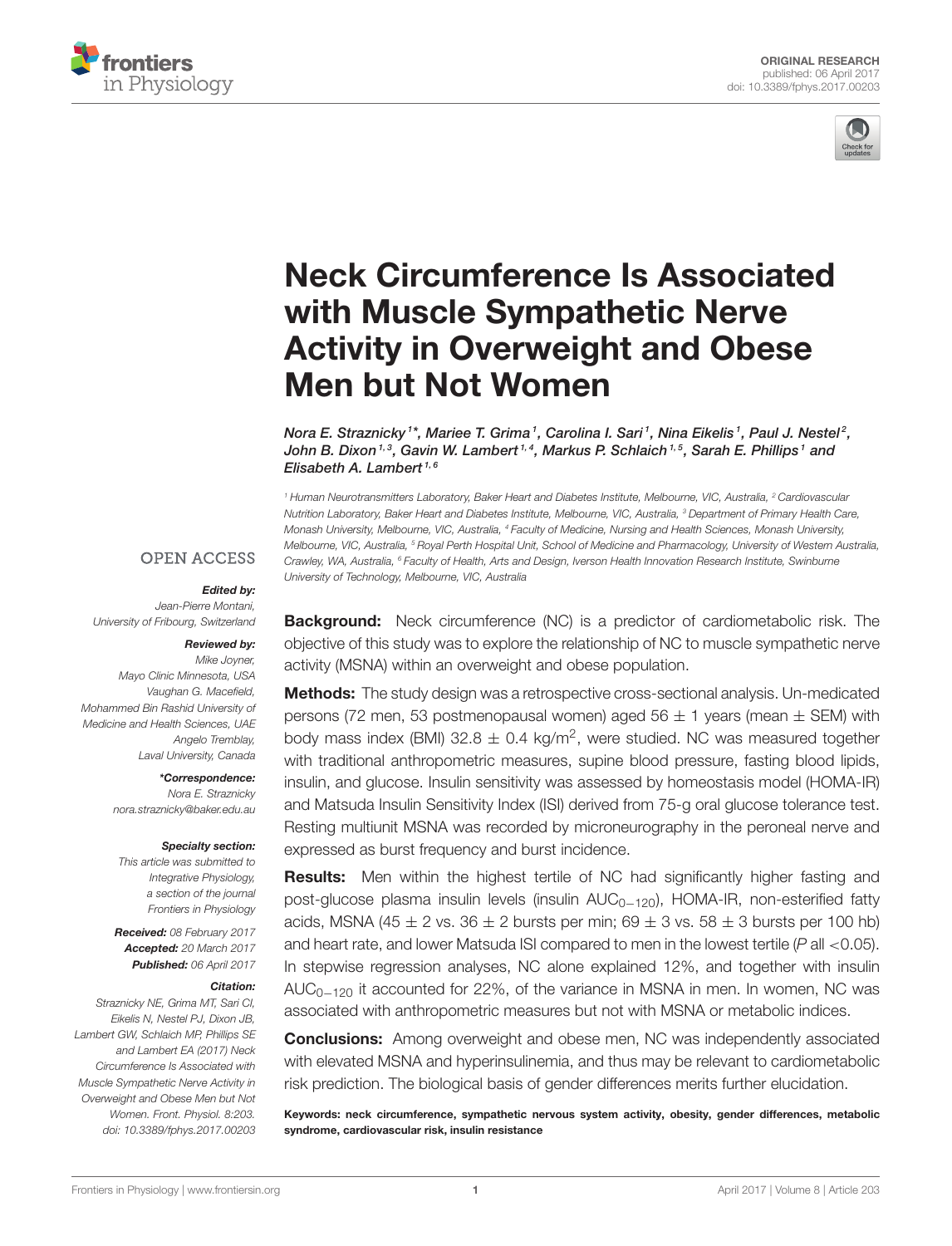# INTRODUCTION

Excess upper-body adiposity, particularly in the visceral region, confers increased risk of developing metabolic syndrome, type 2 diabetes and cardiovascular disease [\(Neeland et al.,](#page-7-0) [2012;](#page-7-0) [Abraham et al., 2015\)](#page-7-1). Since neck fat compartments expand with increasing adiposity, interest has focused on the utility of neck circumference (NC), a simple anthropometric measurement and proxy for upper-body subcutaneous fat, to predict cardiometabolic risk [\(Torriani et al., 2014\)](#page-8-0). Imaging studies have established that neck adipose tissue quantified by computed tomography correlates positively with abdominal visceral fat and cardiovascular risk factors, and is predictive of metabolic syndrome and obstructive sleep apnea severity [\(Karimi et al., 2010;](#page-7-2) [Li et al., 2014;](#page-7-3) [Torriani et al., 2014\)](#page-8-0). In large population studies, such as the Framingham Heart Study and the Brazilian Longitudinal Study of Adult Health (ELSA-Brasil), NC was positively associated with cardiovascular risk factors and subclinical atherosclerosis, even after adjustment for visceral adipose tissue and/or body mass index (BMI) [\(Preis et al., 2010;](#page-7-4) [Baena et al., 2016\)](#page-7-5). This suggests that fat accumulation in the neck may confer risk beyond visceral adipose tissue accumulation. Moreover, in longitudinal analyses, NC was predictive of incident type 2 diabetes in the Framingham cohort, and of future cardiovascular events and all-cause mortality in high-risk cardiology outpatients [\(Preis et al., 2013;](#page-7-6) [Dai et al.,](#page-7-7) [2016\)](#page-7-7).

Elevated sympathetic nervous system (SNS) activity is a characteristic of obesity that relates to a number of pathogenic factors including central body fat distribution, hyperinsulinemia secondary to insulin resistance, baroreflex impairment, and the presence of obstructive sleep apnea (OSA) [\(Narkiewicz et al., 1998a;](#page-7-8) [Beske et al., 2002;](#page-7-9) [Grassi et al.,](#page-7-10) [2004\)](#page-7-10). Chronic sympathetic activation promotes unfavorable alterations in cardiovascular structure and function (e.g., arterial stiffening, cardiac enlargement, diastolic dysfunction, glomerular hyperfiltration) and decreased insulin sensitivity, via both blood pressure dependent and independent effects. Consequently, it is an important mediator of target organ damage and metabolic risk in both obese and hypertensive states [\(Masuo et al.,](#page-7-11) [1997;](#page-7-11) [Schlaich et al., 2015\)](#page-8-1). To our knowledge, no study to date has examined the relationship of NC to SNS activity, which may be of relevance to cardiovascular risk stratification. Therefore, the aim of the present study was to perform genderspecific cross-sectional analyses to determine whether NC is independently associated with muscle sympathetic neural activity (MSNA) in overweight and obese subjects. The technique of microneurography was used to directly quantify efferent postganglionic sympathetic outflow directed to skeletal muscle vasculature in the lower leg.

## METHODS

## Study Population

Subjects participating in clinical trials of weight loss and pharmacological insulin-sensitization, during the period 2003– 2014 (registered as NCT00163943, NCT00408850, and NCT

01771042), who had both NC and MSNA measurements at baseline, were included in the present analysis. Selection criteria and experimental methodologies were similar across all trials. Subjects were recruited from the general population via newspaper advertisements and telephone screening. Entry criteria were: non-smoker, aged 45–70 years, with a BMI >27 kg/m<sup>2</sup> and weight stable  $(\pm 1 \text{ kg})$  in the previous 6 months. Females were postmenopausal. Exclusion criteria comprised history of cardiovascular, cerebrovascular, renal, liver, or thyroid diseases; use of continuous positive airway pressure treatment; and consumption of medications that could affect study parameters (e.g., oral hypoglycemics, cholesterol-lowering, anti-hypertensive, anti-depressant and hormone replacement therapies). All participants signed an informed, witnessed, consent form. Study protocols were approved by the Alfred Hospital Human Research Ethics Committee.

### Clinical Investigations

Participants attended our clinical research unit at 8 am, having fasted overnight and abstained from caffeine for 18 h and alcohol and heavy exercise for 36 h. Body weight was measured in light indoor clothing and bare feet, using a digital scale. Waist and hip circumferences were measured at the midpoint between the lowest rib and the iliac crest and at the greater trochanter, respectively. NC was measured with a flexible plastic tape, with subjects standing upright and their head in the Frankfort horizontal plane. Measurements were made in the midway of the neck, just below the laryngeal prominence (Ben-Noun et al., [2001\)](#page-7-12). Supine resting blood pressure was recorded as the average of 5 readings after 5 min rest using a Dinamap monitor (Model 1846SX, Critikon Inc, Tampa, FL, USA). Fasting venous blood was drawn for the measurement of lipid profile, glucose and insulin, biochemistry, liver function tests, nonesterified fatty acids (NEFA), leptin, high-sensitivity C-reactive protein (hs-CRP) and plasma renin activity (PRA). Presence of metabolic syndrome components were determined according to the harmonized definition, using waist circumference cut-points of ≥102 cm in men and ≥88 cm in women [\(Alberti et al., 2009\)](#page-7-13).

Assessments of MSNA, cardiac baroreflex sensitivity (BRS) and oral glucose tolerance were performed together on the same morning, in the supine position, in a temperature controlled (22◦C) research room. Subjects voided prior to commencement. A tungsten microelectrode (FHC, Bowdoinham, ME, USA) was inserted into the right peroneal nerve at the fibular head (Vallbo et al., [2004\)](#page-8-2). A subcutaneous reference electrode was positioned 2 to 3 cm away from the recording site. Standard criteria were used to ascertain a MSNA site. The nerve signal was amplified (X50,000), filtered (bandpass, 700 to 2,000 Hz), and integrated. Intra-arterial blood pressure, ECG, respiration and MSNA were digitized with a sampling frequency of 1,000 Hz (PowerLab recording system, model ML 785/8SP, ADI Instruments). Resting measurements were recorded over a 15-min period and averaged. Sympathetic bursts were counted manually and expressed as burst frequency (bursts/min) and burst incidence (bursts/100 heart beats). Spontaneous cardiac BRS was assessed by the sequence method [\(Parati et al., 2004\)](#page-7-14). The slope of the regression line between cardiac interval and systolic blood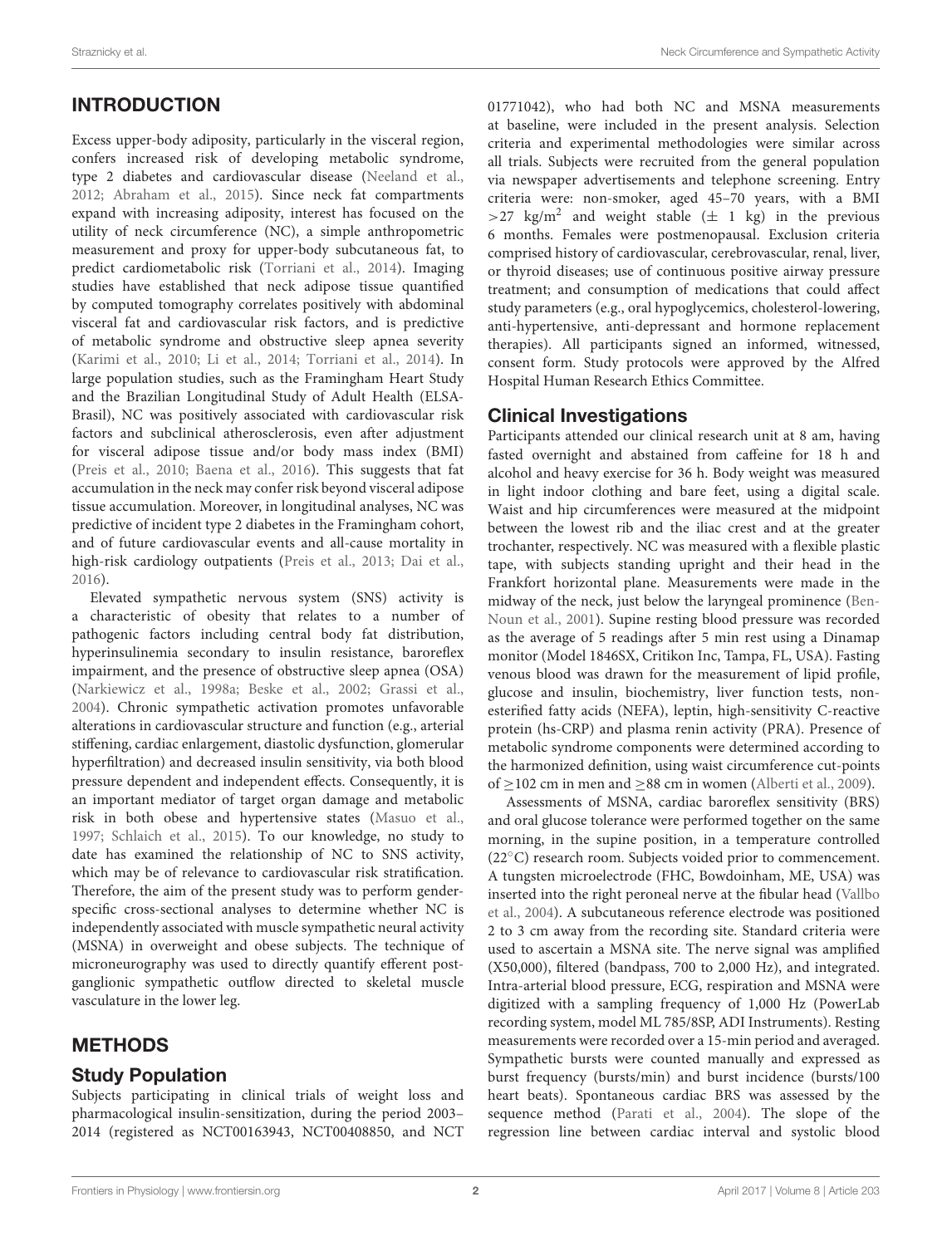pressure was calculated for validated sequences of three or more consecutive heartbeats in which systolic blood pressure progressively increased and cardiac interval lengthened (type 1 sequence) or systolic blood pressure progressively decreased and cardiac interval shortened (type 2 sequence), with a lag of 1 beat. Recordings were averaged over a 15-min period of supine rest.

After completion of microneurography, subjects underwent a standard 75-g oral glucose tolerance test (OGTT, Glucaid, Fronine PTY, LTD, Taren Point, NSW 2229, Australia) with 30 min intravenous blood sampling for determination of glucose and insulin responses. Homeostasis model assessment of insulin resistance (HOMA-IR) and the Matsuda insulin sensitivity index (ISI) were calculated as indices of insulin resistance and sensitivity, respectively [\(Matthews et al., 1985;](#page-7-15) Matsuda and DeFronzo, [1999\)](#page-7-16). The insulinogenic index ( $\Delta$  insulin 0–30 min divided by  $\Delta$  glucose 0–30 min) was used to assess pancreatic β-cell function.

#### Laboratory Measurements

Plasma glucose and lipid profile were measured on a commercial analytical system (Architect C18000 analyzer, Abbott Laboratories, Illinois, USA). Hs-CRP was quantified by immunoturbidimetric assay, insulin, leptin and PRA by radio-immuno assay (Linco Research, Inc, Missouri, USA; REN-CT2, CIS bio international, France), and NEFA by enzymatic colorimetry (Wako Pure Chemical Industries, Ltd, Osaka, Japan).

#### Statistical Analysis

Statistical analysis was performed using SigmaStat Version 3.5 (Systat Software Inc, Point Richmond, CA, USA). Data are presented as the mean  $\pm$  SEM for normally distributed data and as the median [interquartile range] for nonparametric data. Data from men and women were separately stratified into tertiles of NC. Comparisons of MSNA, anthropometric, metabolic and cardiovascular parameters across tertiles were made by oneway ANOVA and Kruskal-Wallis one-way ANOVA on ranks, as appropriate. The Holm-Sidak test was used to adjust for multiple comparisons. Univariate associations between MSNA and other variables were assessed using Pearson's correlations. Nonparametric data were log-transformed. Forward stepwise linear regression analysis, was performed to determine whether NC

<span id="page-2-0"></span>TABLE 1 | Demographic and clinical data in relation to neck circumference tertile in men.

| Variable                                              | Tertile 1 ( $n = 24$ ) | Tertile 2 ( $n = 24$ ) | Tertile 3 ( $n = 24$ )        | P       |
|-------------------------------------------------------|------------------------|------------------------|-------------------------------|---------|
| Neck circumference (cm)                               | $40.5 \pm 0.3$         | $43.4 \pm 0.1***$      | $46.9 \pm 0.5***^{\ddagger}$  | < 0.001 |
| Age (yrs)                                             | $54 \pm 1$             | $56\pm1$               | $53 \pm 1$                    | 0.18    |
| Weight (kg)                                           | $91.9 \pm 1.7$         | $101.2 \pm 2.3**$      | $118.6 \pm 3.0***^{\ddagger}$ | < 0.001 |
| BMI ( $kg/m2$ )                                       | $29.9 \pm 0.4$         | $32.5 \pm 0.5**$       | $36.7 \pm 0.9***^{\ddagger}$  | < 0.001 |
| Waist circumference (cm)                              | $104.6 \pm 1.2$        | $111.2 \pm 1.6**$      | $121.9 \pm 2.1***^{\ddagger}$ | < 0.001 |
| Waist: Hip ratio                                      | $0.97 \pm 0.01$        | $0.98 \pm 0.01$        | $0.99 \pm 0.01$               | 0.13    |
| Leptin (ng/ml)                                        | 6.3(5.2, 10.1)         | 7.1(6.1, 11.9)         | 9.6(6.7, 19.5)                | 0.09    |
| LDL-cholesterol (mmol/L)                              | $3.6 \pm 0.2$          | $3.1 \pm 0.1$          | $3.3 \pm 0.2$                 | 0.08    |
| HDL-cholesterol (mmol/L)                              | 1.00(0.90, 1.15)       | 1.05 (1.00, 1.20)      | 1.10 (0.90, 1.20)             | 0.88    |
| Triglycerides (mmol/L)                                | 1.4(0.9, 2.1)          | 1.4, (1.2, 2.1)        | 1.8(1.3, 2.6)                 | 0.18    |
| NEFA (mEq/L)                                          | $0.43 \pm 0.03$        | $0.40 \pm 0.03$        | $0.51 \pm 0.03^{* \ddagger}$  | 0.02    |
| Hs-CRP (mg/L)                                         | 1.7(1.2, 4.9)          | 1.7(1.3, 2.7)          | 2.9(2.1, 4.7)                 | 0.11    |
| ALT (mU/L)                                            | 25 (21, 30)            | 28 (22, 45)            | 30(26, 40)                    | 0.17    |
| GGT (mU/L)                                            | 34 (29, 45)            | 33 (23, 58)            | 31(25, 48)                    | 0.66    |
| Fasting glucose (mmol/L)                              | $5.6 \pm 0.1$          | $6.0 \pm 0.1*$         | $5.8 \pm 0.1$                 | 0.048   |
| Fasting insulin (mU/L)                                | $13.4 \pm 1.1$         | $16.4 \pm 1.4$         | $19.9 \pm 1.4***$             | 0.003   |
| HOMA-IR                                               | $3.37 \pm 0.28$        | $4.48 \pm 0.41$        | $5.14 \pm 0.36***$            | 0.003   |
| 2-h glucose (mmol/L)                                  | $9.1 \pm 0.5$          | $10.1 \pm 0.6$         | $9.8 \pm 0.4$                 | 0.31    |
| Insulin $AUC_{0-120}$ (mU min $L^{-1}$ )              | $8608 \pm 619$         | $9112 \pm 842$         | $11903 \pm 1169^*$            | 0.03    |
| Matsuda ISI                                           | 2.54 (2.20, 3.35)      | 2.09 (1.70, 3.09)      | $1.87$ (1.41, 2.22)***        | 0.001   |
| Insulinogenic index (mU insulin mmol $^{-1}$ glucose) | 14.9 (9.4, 23.1)       | 15.3 (9.3, 21.6)       | 17.8 (12.4, 29.9)             | 0.22    |
| Systolic BP (mmHg)                                    | $132 \pm 3$            | $133 \pm 3$            | $130 \pm 3$                   | 0.75    |
| Diastolic BP (mmHg)                                   | $78 \pm 2$             | $78 \pm 2$             | $76 \pm 2$                    | 0.69    |
| Heart rate (bpm)                                      | $62 \pm 2$             | $59 \pm 2$             | $65 \pm 2^{+}$                | 0.04    |
| Cardiac BRS (msec/mmHg)                               | 10.8 (6.7, 17.0)       | 13.7 (9.2, 16.0)       | 10.8(7.7, 15.0)               | 0.44    |
| PRA (ng/ml/h)                                         | 0.69(0.32, 0.99)       | 0.76(0.39, 1.22)       | 0.73(0.32, 1.06)              | 0.86    |
| MetS components (n)                                   | 2.5(2.0, 3.0)          | 3.0(2, 3.5)            | 3.0(2.0, 4.0)                 | 0.31    |

*Values are mean* ± *SEM or median (IQ range). ALT, alanine aminotransferase; BP, blood pressure; BRS, baroreflex sensitivity; GGT, gamma-glutamyltransferase; HDL, high density* lipoprotein; HOMA-IR, homeostasis model assessment-insulin resistance; hs-CRP, high-sensitivity C-reactive protein; ISI, insulin sensitivity index; LDL, low-density lipoprotein; MetS, metabolic syndrome, NEFA, non-esterified fatty acids; PRA, plasma renin activity. \*P < 0.05, \*\*P < 0.01 and \*\*\*P < 0.001 vs. tertile 1; <sup>†</sup>P < 0.05, <sup>‡</sup>P < 0.01 vs. tertile 2.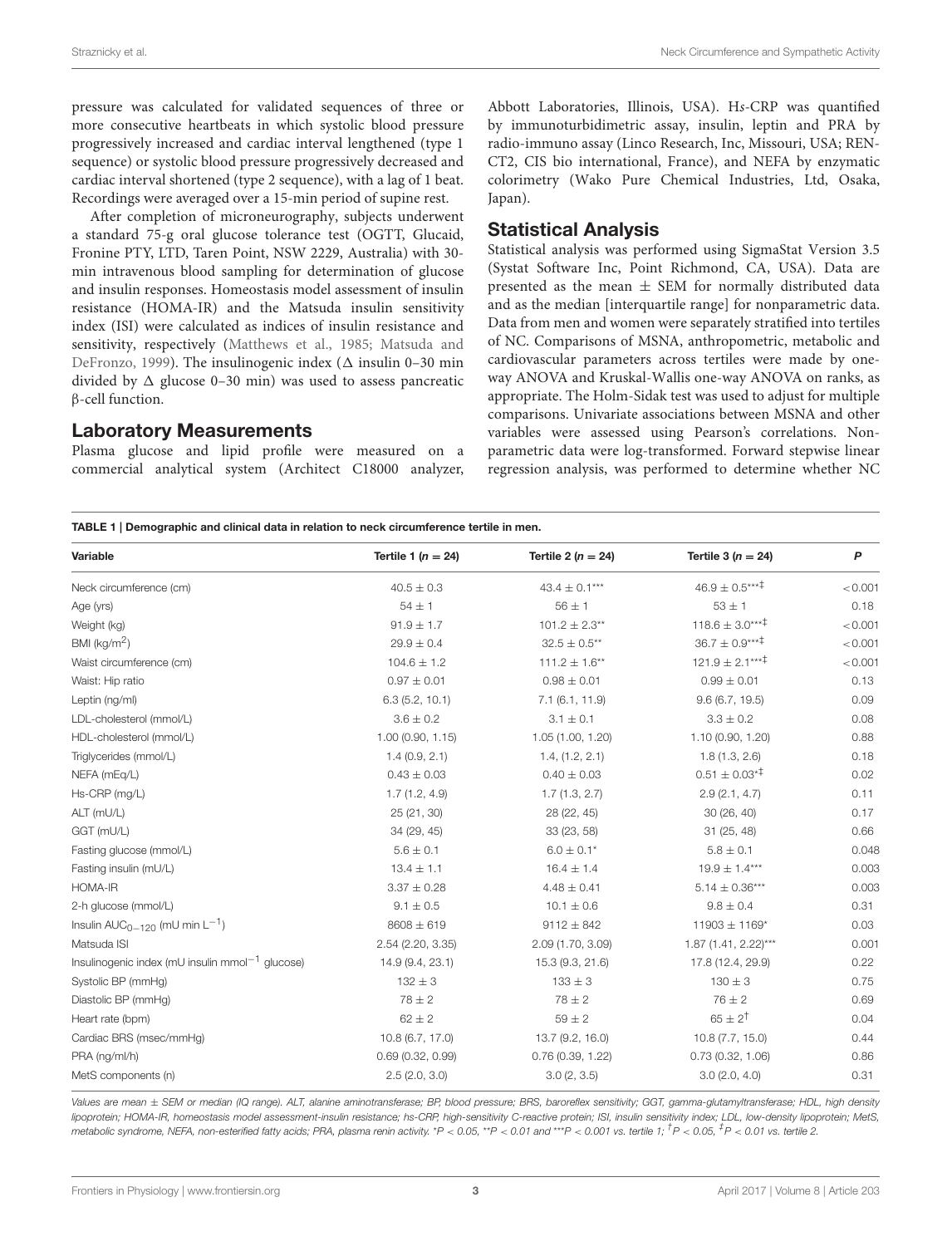was independently associated with MSNA within each gender. Statistical significance was accepted at the  $P < 0.05$  (two-tailed) level.

#### RESULTS

Of the 125 subjects studied, 72 were men and 53 were women. The two genders had similar BMI, HOMA-IR, Matsuda ISI, glucose tolerance, MSNA and cardiac BRS. However, the women were significantly older (58  $\pm$  1 vs. 54  $\pm$  1 years), with higher plasma HDL- and LDL-cholesterol, leptin and NEFA concentrations, and lower alanine aminotransferase (ALT) and gamma-glutamyltransferase (GGT) levels, body weight, waist circumference, waist to hip ratio and NC compared to the men.  $(P \text{ all} < 0.01)$ .

**[Tables 1,](#page-2-0) [2](#page-3-0)** summarize clinical and demographic data according to NC tertiles in men and women, respectively. Men within the highest tertile of NC had significantly higher anthropometric indices, fasting and post-glucose plasma insulin levels (insulin area under the curve,  $AUC_{0-120}$ ), HOMA-IR, NEFA, and lower Matsuda ISI compared to men in the lowest

tertile ( $P$  all <0.05). Blood pressure and cardiac BRS did not differ across NC tertiles. In women, BMI, waist circumference and waist to hip ratio increased significantly across NC groups, whereas metabolic and cardiovascular parameters did not differ between tertiles. **[Figure 1](#page-4-0)** shows that men within the highest NC tertile had significantly higher MSNA burst frequency (45  $\pm$  2 vs. 36  $\pm$  2 bursts/min) and burst incidence (69  $\pm$  3 vs.  $58 \pm 3$  bursts/100 hb) compared to the lowest NC tertile. In women MSNA did not differ between NC tertiles (lower panels, **[Figure 1](#page-4-0)**).

**[Table 3](#page-5-0)** summarizes univariate correlates of MSNA and NC. In men, NC and insulin  $AUC_{0-120}$  were the strongest positive correlates of MSNA. In women, age and plasma LDL-cholesterol concentration were most closely associated with MSNA. In adjusted stepwise regression analyses, NC alone explained 12% of the variance in MSNA in men. Together with insulin  $AUC_{0-120}$ , NC explained 22% of the variability in men (**[Table 4](#page-6-0)**). In women, burst frequency was independently associated with age and HOMA-IR, which explained 19% of the variance, whilst burst incidence was independently associated with LDLcholesterol and HOMA-IR, together explaining 18% of the variance ( $P < 0.05$ ).

<span id="page-3-0"></span>TABLE 2 | Demographic and clinical data in relation to neck circumference tertile in women. Variable **Tertile 1** ( $n = 18$ ) Tertile 2 ( $n = 18$ ) Tertile 3 ( $n = 17$ ) Tertile 3 ( $n = 17$ ) P Neck circumference (cm) 34.8 ± 0.3 37.1 ± 0.2\*\*\* 40.6 ± 0.4\*\*\*  $\pm$  0.001 Age (yrs) 59  $\pm$  1 57  $\pm$  1 57  $\pm$  1 59  $\pm$  1 59  $\pm$  1 59  $\pm$  1 59  $\pm$  1 59  $\pm$  1 59  $\pm$  1 59  $\pm$  1 59  $\pm$  1 59  $\pm$  1 59  $\pm$  1 59  $\pm$  1 59  $\pm$  1 59  $\pm$  1 59  $\pm$  1 59  $\pm$  1 59  $\pm$  1 59  $\pm$  1 59  $\pm$  1 5 Weight (kg)  $77.8 \pm 2.2$   $87.9 \pm 2.1^{**}$   $96.3 \pm 2.9^{***}$   $< 0.001$  $BMl$  (kg/m<sup>2</sup>)  $30.5 \pm 0.6$   $32.1 \pm 0.6$   $35.1 \pm 1.0***^{\dagger}$   $< 0.001$ Waist circumference (cm)  $93.4 \pm 1.4$   $99.2 \pm 1.4$   $108.9 \pm 2.5$ <sup>\*\*\*\*</sup>  $< 0.001$ Waist: Hip ratio  $0.82 \pm 0.01$   $0.82 \pm 0.01$   $0.85 \pm 0.01$   $0.89 \pm 0.01^{***}$   $< 0.001$ Leptin (ng/ml) 21.6 (17.7, 24.6) 23.2 (15.4, 41.9) 25.0 (16.8, 31.0) 0.84 LDL-cholesterol (mmol/L) 4.1 ± 0.2 3.5 ± 0.2 3.6 ± 0.2 3.6 ± 0.2 3.6 ± 0.2 0.13 HDL-cholesterol (mmol/L) 1.35 (1.30, 1.60) 1.30 (1.20, 1.40) 1.30 (1.20, 1.43) 0.30 Triglycerides (mmol/L)  $1.6 (1.4, 1.8)$   $1.2 (1.1, 1.6)$   $1.4 (1.0, 2.0)$   $0.22$  $NEFA (mEq/L)$  0.59  $\pm 0.05$  0.61  $\pm 0.04$  0.63  $\pm 0.05$  0.88 Hs-CRP (mg/L) 2.4 (1.0, 4.3) 2.4 (1.2, 3.3) 3.0 (1.7, 4.8) 0.56 ALT (mU/L) 19 (17, 25) 19 (17, 25) 19 (15, 26) 25 (21, 34) 0.08 GGT (mU/L) 22 (20, 38) 19 (16, 27) 22 (16, 31) 0.40 Fasting glucose (mmol/L)  $5.7 \pm 0.1$   $5.7 \pm 0.1$   $5.6 \pm 0.1$   $0.95$ Fasting insulin (mU/L)  $17.0 \pm 1.1$   $17.4 \pm 1.7$   $17.4 \pm 1.1$   $0.97$  $4.29 \pm 0.28$   $4.43 \pm 0.43$   $4.44 \pm 0.33$   $0.95$  $2-h$  glucose (mmol/L)  $9.6 \pm 0.4$   $9.6 \pm 0.7$   $9.7 \pm 0.6$  0.94 Insulin AUC<sub>0−120</sub> (mU min L<sup>-1</sup>) ) 10,829  $\pm$  1044 10,660  $\pm$  827 11,668  $\pm$  1008 10.75 Matsuda ISI 2.03 (1.81, 2.69) 2.11 (1.89, 2.56) 1.99 (1.49, 2.48) 0.88 Insulinogenic index (mU insulin mmol<sup>-1</sup> glucose) 15.6 ± 2.0 16.5 ± 2.6 16.5 ± 1.8 0.95 Systolic BP (mmHg)  $127 \pm 4$   $126 \pm 4$   $126 \pm 4$  0.98 Diastolic BP (mmHg)  $72 \pm 2$  69  $\pm 2$  69  $\pm 1$  0.51 Heart rate (bpm) 64 ± 1 63 ± 2 61 ± 2 0.58 Cardiac BRS (msec/mmHg)  $13.3 \pm 1.7$   $16.1 \pm 2.2$   $12.8 \pm 1.3$  0.35 PRA (ng/ml/h)  $0.60 \pm 0.09$  0.61  $\pm 0.14$  0.78  $\pm 0.13$  0.53 MetS components (n)  $3.0(2.0, 3.0)$   $2.0(2.0, 3.0)$   $3.0(2.0, 4.0)$   $0.74$ 

Values are mean  $\pm$  SEM or median (IQ range). \*P < 0.05, \*\*P < 0.01 and \*\*\*P < 0.001 vs. tertile 1;  $^\dagger$ P < 0.05,  $^\dagger$ P < 0.01 vs. tertile 2.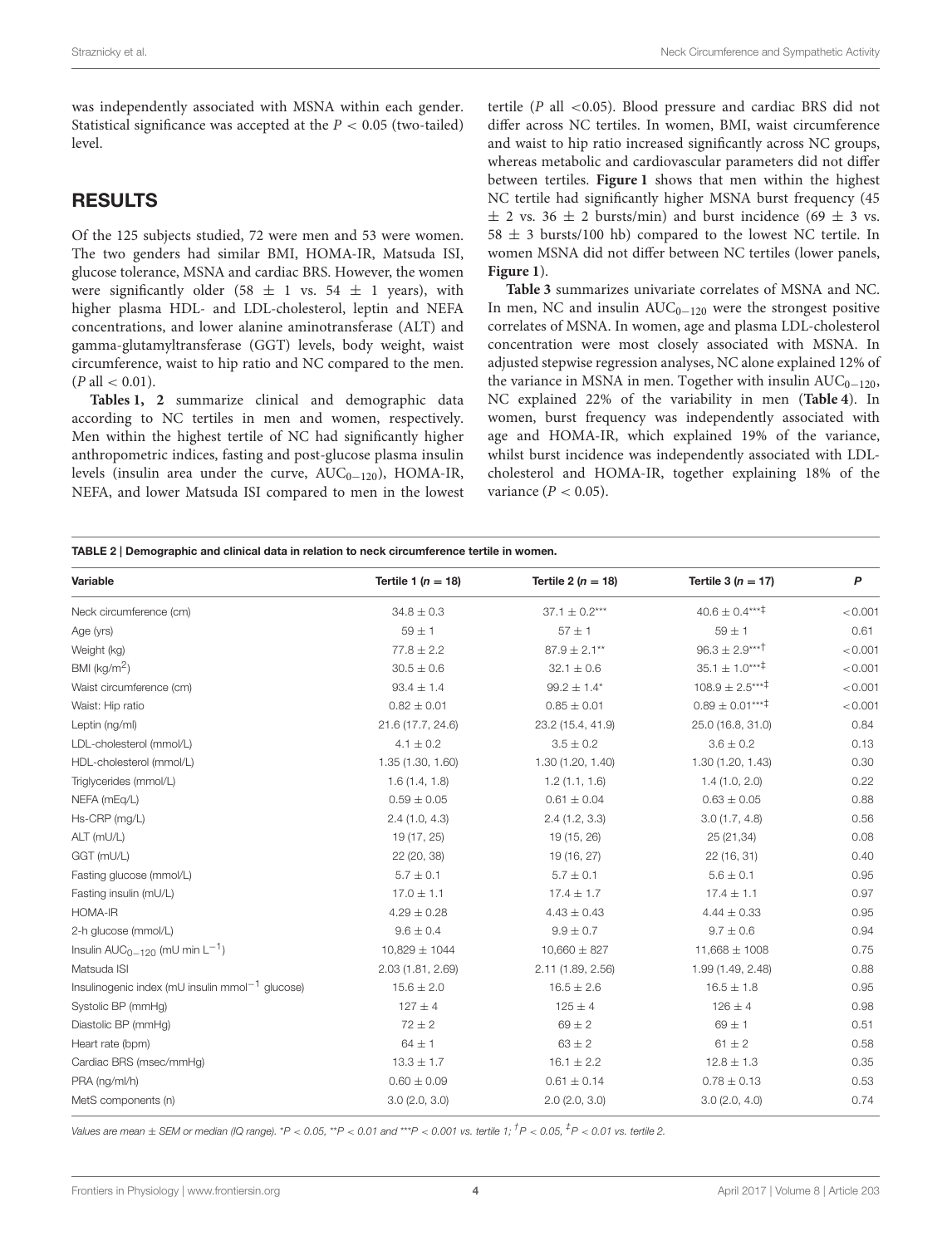

# <span id="page-4-0"></span>**DISCUSSION**

The present study investigated the association of NC, a potential marker for upper body fat deposition, with resting sympathetic neural activity in un-medicated middle-aged persons who were overweight or obese. Findings indicated a dichotomy of effects within the two genders. In men, NC was positively associated with MSNA independent of age, blood pressure and other adiposity measures such as waist circumference and BMI. In women, NC was associated with anthropometric measures, but did not delineate MSNA, metabolic or cardiovascular risk factors. Our data suggest that hyperinsulinemia secondary to decreased insulin sensitivity, gauged as elevated fasting and postglucose insulin  $AUC_{0-120}$ , may be an intermediary mechanism underlying the association between NC and MSNA in men. NC was not associated with spontaneous cardiac BRS in either gender in the present study.

Our findings concur with previously published data in Caucasian and Asian populations, showing an association of NC with classic obesity indices such as waist circumference

and BMI, and with insulin-resistance related factors (Laakso et al., [2002;](#page-7-17) [Zhou et al., 2013\)](#page-8-3). More recent imaging studies have highlighted that NC is positively correlated with visceral adipose tissue and epicardial fat [\(Li et al., 2014;](#page-7-3) [Küç¨uk et al.,](#page-7-18) [2016\)](#page-7-18) and with subclinical and clinical atherosclerosis (Zen et al., [2012;](#page-8-4) [Baena et al., 2016\)](#page-7-5). Our data further extend these observations, by demonstrating for the first time that NC is correlated with MSNA, a direct measure of central sympathetic neural outflow to skeletal muscle, in men. Various pathogenic mechanisms may be responsible for this association. Firstly, hyperinsulinemia, which related to both NC and MSNA, is known to elicit sympathetic activation via central and peripheral mechanisms [\(Anderson et al., 1991;](#page-7-19) [Kern et al., 2005\)](#page-7-20). Centrally, insulin's effects are initiated in the arcuate nucleus and involve various neural signaling pathways that mediate organ-specific sympathetic outflows [\(Rahmouni et al., 2004;](#page-7-21) [Cassaglia et al.,](#page-7-22) [2011\)](#page-7-22). Peripherally, insulin may evoke a reflex increase in SNS activity in response to its vasodilatory effects, albeit insulininduced sympathetic activation and vasodilation in skeletal muscle are known to be blunted in obese humans (Vollenweider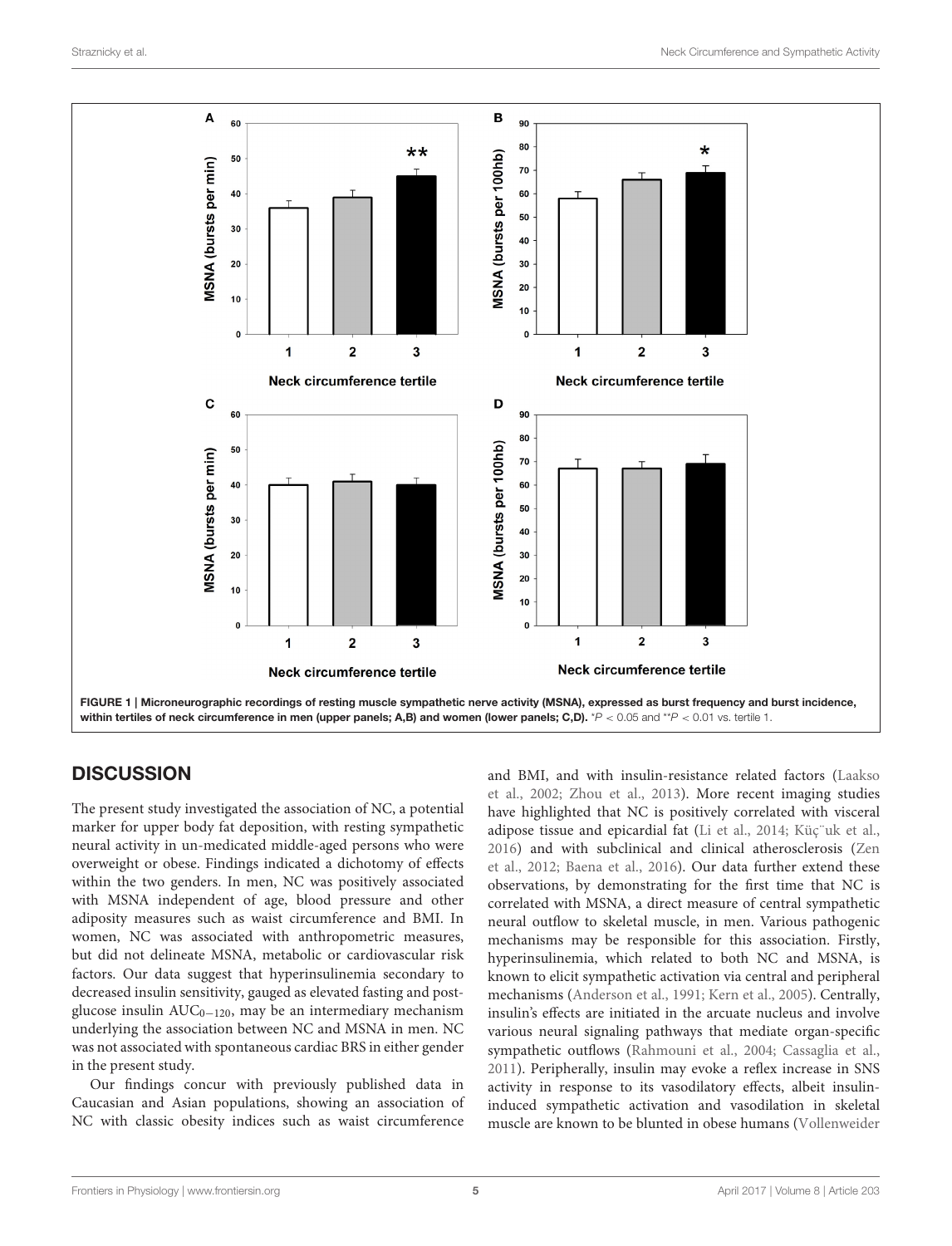| <b>Variables</b>                         | Men $(n = 72)$                    |                             |                                | Women $(n = 53)$                  |                             |                                |  |
|------------------------------------------|-----------------------------------|-----------------------------|--------------------------------|-----------------------------------|-----------------------------|--------------------------------|--|
|                                          | <b>Neck</b><br>circumference (cm) | <b>MSNA</b><br>(bursts/min) | <b>MSNA</b><br>(bursts/100 hb) | <b>Neck</b><br>circumference (cm) | <b>MSNA</b><br>(bursts/min) | <b>MSNA</b><br>(bursts/100 hb) |  |
| Neck circumference (cm)                  |                                   | $0.35***$                   | $0.26*$                        |                                   |                             |                                |  |
| MSNA (bursts/min)                        | $0.35***$                         |                             |                                |                                   |                             |                                |  |
| MSNA (bursts/100 hb)                     | $0.26*$                           |                             |                                |                                   |                             |                                |  |
| Age (years)                              |                                   |                             |                                |                                   | $0.33*$                     | 0.24                           |  |
| Body weight (kg)                         | $0.73***$                         |                             |                                | $0.74***$                         |                             |                                |  |
| Body mass index (kg/m <sup>2</sup> )     | $0.74***$                         | $0.24*$                     | 0.21                           | $0.61***$                         |                             |                                |  |
| Waist circumference (cm)                 | $0.73***$                         |                             |                                | $0.70***$                         |                             |                                |  |
| Waist: Hip ratio                         | $0.26*$                           |                             |                                | $0.50***$                         |                             |                                |  |
| Log leptin (ng/ml)                       | $0.34***$                         |                             |                                |                                   |                             |                                |  |
| LDL-cholesterol (mmol/L)                 |                                   |                             |                                |                                   | $0.28*$                     | $0.32*$                        |  |
| Log triglycerides (mmol/L)               | $0.23*$                           |                             |                                |                                   |                             |                                |  |
| NEFA (mEq/L)                             | 0.21                              | $0.26*$                     |                                |                                   |                             |                                |  |
| Log hs-CRP (mg/L)                        |                                   |                             |                                | 0.26                              |                             |                                |  |
| Log ALT (U/L)                            | 0.21                              | $0.31***$                   |                                |                                   |                             |                                |  |
| Fasting insulin (mU/L)                   | $0.31**$                          |                             |                                |                                   |                             |                                |  |
| HOMA-IR                                  | $0.30*$                           |                             |                                |                                   | 0.23                        | 0.26                           |  |
| Log Matsuda ISI                          | $-0.32**$                         | $-0.26*$                    |                                |                                   |                             |                                |  |
| Insulin $AUC_{0-120}$ (mU min $L^{-1}$ ) | 0.23                              | $0.35***$                   |                                |                                   |                             |                                |  |
| Diastolic BP (mmHg)                      |                                   | 0.20                        |                                |                                   |                             |                                |  |
| Heart rate (bpm)                         | $0.26*$                           | $0.43***$                   |                                |                                   | $0.44***$                   |                                |  |

<span id="page-5-0"></span>TABLE 3 | Univariate correlates of neck circumference and muscle sympathetic nerve activity (MSNA) within each gender.

*Pearson correlation coefficients with P* < *0.10 have been included in the table.* \**P* ≤ *0.05,* \*\**P* ≤ *0.01, and* \*\*\**P* ≤ *0.001.*

et al., [1994\)](#page-8-5). Reverse causality may also be active, in that chronic sympathetic activation per se may worsen insulin resistance via hemodynamic and lipolytic effects, thus maintaining a vicious bidirectional cycle [\(Jamerson et al., 1993;](#page-7-23) [Masuo et al.,](#page-7-11) [1997\)](#page-7-11). Interestingly, increasing adiposity was not associated with worsening insulin sensitivity in the women participants of our study.

Secondly, greater NC is associated with OSA syndromes [\(Karimi et al., 2010;](#page-7-2) [Lim et al., 2014\)](#page-7-24) which are known to be an important mediator of elevated sympathetic drive in obesity. This is attributed to the stimulation of peripheral chemoreceptors by the anoxia induced by nocturnal hypopneic-apnoeic episodes, and also to diminished arterial baroreflex sensitivity in OSA subjects [\(Narkiewicz et al., 1998b;](#page-7-25) [Toschi-Dias et al., 2013\)](#page-8-6). The prevalence of OSA in newly diagnosed metabolic syndrome subjects with similar clinical profile to our cohort, has been reported at 60% [\(Drager et al., 2010\)](#page-7-26). In the absence of formal polysomnographic testing, we can only speculate about the potential involvement of OSA in the association between NC and MSNA in the present study. Notably, NC is more strongly associated with OSA in men than women, which may be one potential explanation for the gender differences observed in our study [\(Lim et al., 2014\)](#page-7-24).

Whilst no study to date has examined the relation of NC to baroreflex function, it is recognized that visceral obesity and the metabolic syndrome are associated with impairment in baroreceptor ability to control heart rate and efferent postganglionic sympathetic nerve traffic [\(Beske et al., 2002;](#page-7-9) [Grassi et al., 2005\)](#page-7-27). Attenuation of these reflex mechanisms stemming from carotid and aortic baroreceptors is thought to play a causal role in the hyperadrenergic state typical of the metabolic syndrome. In the present study we found no relation between NC and spontaneous cardiac BRS, which primarily reflects vagal efferent activity, in either men or women. However, it merits emphasis that we did not analyse baroreceptor modulation of MSNA, which may be of particular relevance. Notably, in patients with OSA, impairment of baroreflex sympathetic modulation is not accompanied by any impairment in baroreflex control of heart rate [\(Narkiewicz et al., 1998b\)](#page-7-25).

Dissimilarities in neck fat accumulation have been demonstrated in men and women using positron emission and computed tomography imaging. Overweight and obese women have significantly higher neck subcutaneous fat and significantly lower neck intermuscular adipose tissue compared to age- and BMI-matched men [\(Torriani et al., 2014\)](#page-8-0). Posterior intermuscular and subcutaneous neck adipose tissue depots have been linked with cardiometabolic risk [\(Torriani et al., 2014\)](#page-8-0). Moreover, NC is more closely related to abdominal visceral fat in men than women [\(Li et al., 2014\)](#page-7-3). A number of previous studies, including our own work, support the notion that gender influences the interaction between adiposity indices and SNS activity. BMI and waist circumference are closely associated with sympathetic nerve traffic in men but not women [\(Lambert et al.,](#page-7-28) [2007;](#page-7-28) [Tank et al., 2008\)](#page-8-7). The biological basis for these differences is yet to be elucidated [\(Brooks et al., 2015\)](#page-7-29). There are recognized sex differences in the distribution, morphology and activity of adipose tissue. Adipose tissue generates various signals that may modulate sympathetic activity, including leptin, angiotensinogen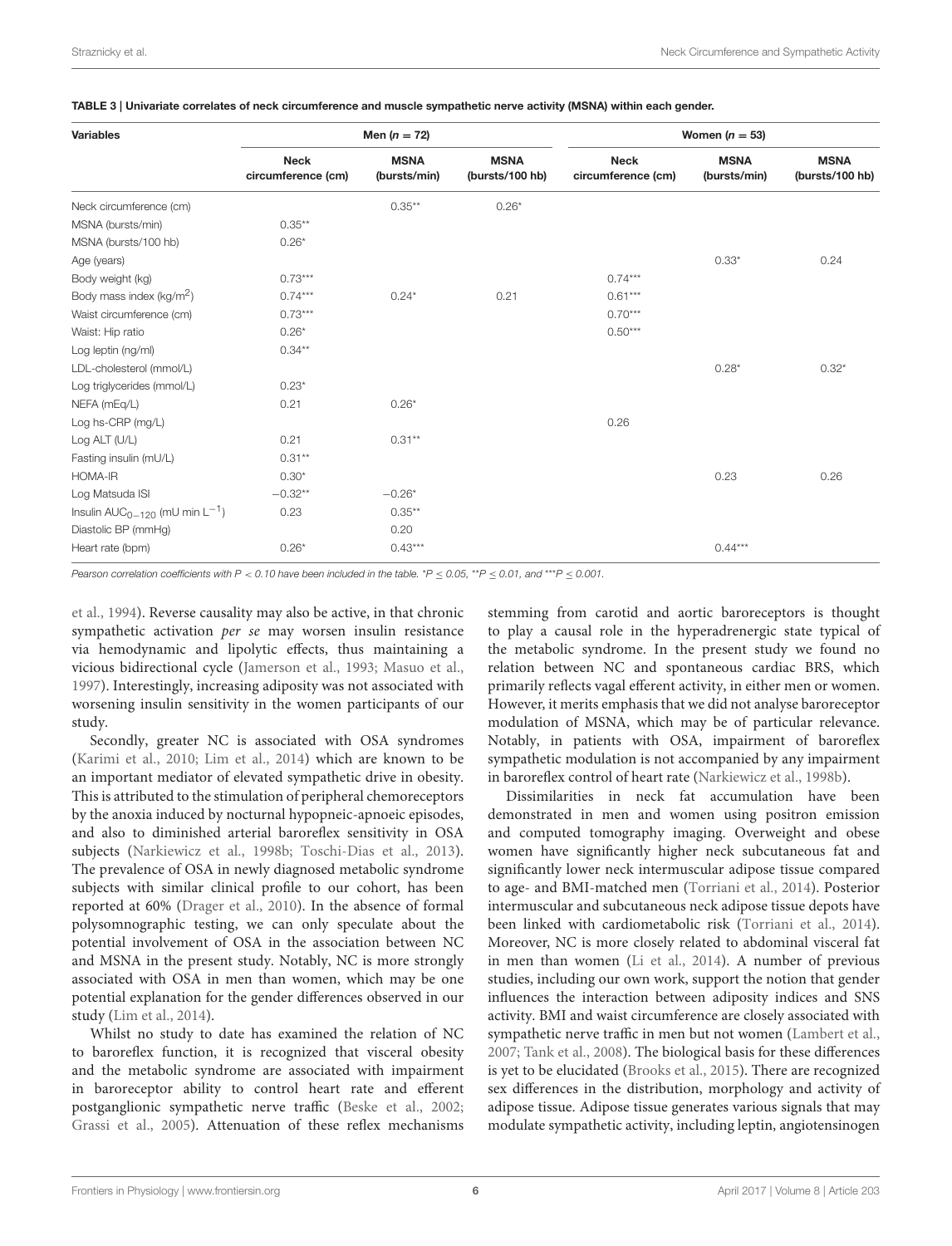|                | <b>Model Predictor variables</b>                   | Standardized<br>coefficients | <b>Standard</b><br>error | $R^2$ | P     |
|----------------|----------------------------------------------------|------------------------------|--------------------------|-------|-------|
|                | <b>MSNA burst frequency (bursts/min)</b>           |                              |                          |       |       |
| 1              | Step 1 Neck circumference<br>(cm)                  | 0.348                        | 0.38                     | 0.12  | 0.003 |
| 2              | Step 1 Neck circumference<br>(cm)                  | 0.295                        | 0.38                     | 0.12  | 0.01  |
|                | Step 2 Log ALT (U/L)                               | 0.249                        | 6.13                     | 0.18  | 0.03  |
| 3              | Step 1 Neck circumference<br>(cm)                  | 0.295                        | 0.38                     | 0.12  | 0.01  |
|                | Step 2 Log ALT (U/L)                               | 0.249                        | 6.13                     | 0.18  | 0.03  |
| $\overline{4}$ | Step 1 Neck circumference<br>(cm)                  | 0.312                        | 0.39                     | 0.14  | 0.006 |
|                | Step 2 Insulin $AUC_{0-120}$<br>(mU min $L^{-1}$ ) | 0.279                        | 0.00                     | 0.22  | 0.02  |
|                | MSNA burst incidence (bursts/100 hb)               |                              |                          |       |       |
| 1              | Step 1 Neck circumference<br>(cm)                  | 0.262                        | 0.57                     | 0.07  | 0.03  |
| 2              | Step 1 Neck circumference<br>(cm)                  | 0.262                        | 0.57                     | 0.07  | 0.03  |
| 3              | Step 1 Neck circumference<br>(cm)                  | 0.262                        | 0.57                     | 0.07  | 0.03  |
| 4              | Step 1 Neck circumference<br>(cm)                  | 0.262                        | 0.57                     | 0.07  | 0.03  |

<span id="page-6-0"></span>

| TABLE 4   Stepwise regression analyses of muscle sympathetic nerve |
|--------------------------------------------------------------------|
| activity (MSNA) in men ( $n = 72$ ).                               |

*Model 1. Variables entered: neck circumference (cm), age (years).*

*Model 2. Variables entered: Model 1 and adiposity indices- BMI (kg/m<sup>2</sup> ), waist circumference (cm), log leptin (ng/ml), log ALT (U/L).*

*Model 3. Variables entered: Model 2 and lipid and blood pressure indices- LDL-C (mmol/L), log HDL-C (mmol/L), log triglycerides (mmol/L), NEFA (mEq/L), systolic blood pressure.*

*Model 4. Variables entered: Model 3 and indices of hyperinsulinemia and insulin resistance- log Matsuda ISI, insulin AUC0*−*<sup>120</sup> (mU min L*−*<sup>1</sup> ).*

and NEFA, and there may be gender-specific differences in the quantities produced and actions elicited on sympathetic pathways [\(Brooks et al., 2015\)](#page-7-29). For example, rodent studies show that leptin's sympathoexcitatory effects are exaggerated in obese male animals, whereas in ovariactomized female rats, intracerebroventricular leptin failed to alter lumbar sympathetic nerve activity, unless the rats were given estrogen replacement therapy [\(Shi and Brooks, 2015\)](#page-8-8). In diet-induced obese mice, weight gain was associated with increased plasma angiotensin II in male, but not female animals [\(Gupte et al., 2012\)](#page-7-30). Blunted leptin-mediated sympathetic activation, quantified as wholebody norepinephrine spillover rate, has also been linked to leptin receptor polymorphisms, highlighting that genetic factors may modulate the relation between adiposity hormones and SNS activity [\(Masuo et al., 2008\)](#page-7-31). As far as the present study is concerned, we found positive associations between NEFA, MSNA and NC, and leptin and NC in the men, but no further relationships with other adiposity signals. Insulin resistance is the primary mechanisms leading to greater free fatty acid release in upper body obesity. Enhanced lipolysis produced by activation of the SNS is another contributing factor. In turn, NEFA promote insulin resistance via the Randle cycle and may thus increase SNS activity indirectly (via hyperinsulinemia). Moreover, lipid administration studies suggest that NEFA may also have direct effects on α1-adrenoceptor sensitivity and central sympathetic drive [\(Stepniakowski et al., 1995;](#page-8-9) [Florian and Pawelczyk, 2010\)](#page-7-32).

The strengths of our study include the use of unmedicated subjects to avoid confounding by pharmacological agents. Furthermore, microneurographic recordings are highly reproducible within individuals and provide a direct measure of postganglionic efferent nerve discharges leading to skeletal muscle vasculature, which are of particular relevance to vascular tone and glucose utilization [\(Fagius and Wallin, 1993;](#page-7-33) Jamerson et al., [1993;](#page-7-23) [Fairfax et al., 2013;](#page-7-34) [Gamboa et al., 2014\)](#page-7-35). Our study also has several limitations. First, NC is a measure that comprises both adipose and lean tissue and our study does not distinguish between these compartments. Second, the sample size was relatively small and we did not include any lean controls, which would have enhanced the heterogeneity of the cohort, and possibly the strength of associations. Third, a number of unmeasured factors such as OSA, fitness level and androgenicity may have influenced the relationships that were studied. Fourth, we only examined sympathetic outflow to skeletal muscle but not to other organs such as the kidneys, which are of relevance to the development of hypertension and cardiovascular risk. Finally, the cross-sectional design does not permit insight into causality.

In summary, within overweight and obese men NC was associated with MSNA and features of insulin resistance independent of central adiposity. In women NC was associated with anthropometric measures but not with MSNA or metabolic indices. Given the clinical relevance of chronic sympathetic overactivity to future cardiovascular and metabolic disease [\(Masuo et al., 1997;](#page-7-11) [Schlaich et al., 2015;](#page-8-1) [Wulsin et al., 2015\)](#page-8-10), NC may be a simple measure to aid risk stratification in at risk overweight and obese men. Our data does not support its use in women, beyond identifying overweight and obesity.

# AUTHOR CONTRIBUTIONS

NS and EL conceived the study. NS, MG, CS, PN, and MS collected clinical data. EL performed microneurographic recordings and analyses. NE and SP performed laboratory assays. NS performed statistical analyses, wrote and revised the manuscript. NS, PN, JD, GL, and EL interpreted the data. All authors critically read and approved the manuscript.

## FUNDING

This study was funded by a Diabetes Australia Millennium Grant in type 2 diabetes to NS. JD, GL, and MS are supported by NHMRC Fellowships. We also wish to acknowledge the Victorian Government's Operational Infrastructure Support Program.

## ACKNOWLEDGMENTS

We wish to thank the study participants for their time, cooperation and effort, and research nurses Donna Vizi (Alfred Baker Medical Unit) and Louise Hammond (Human Neurotransmitters Laboratory) for their excellent assistance.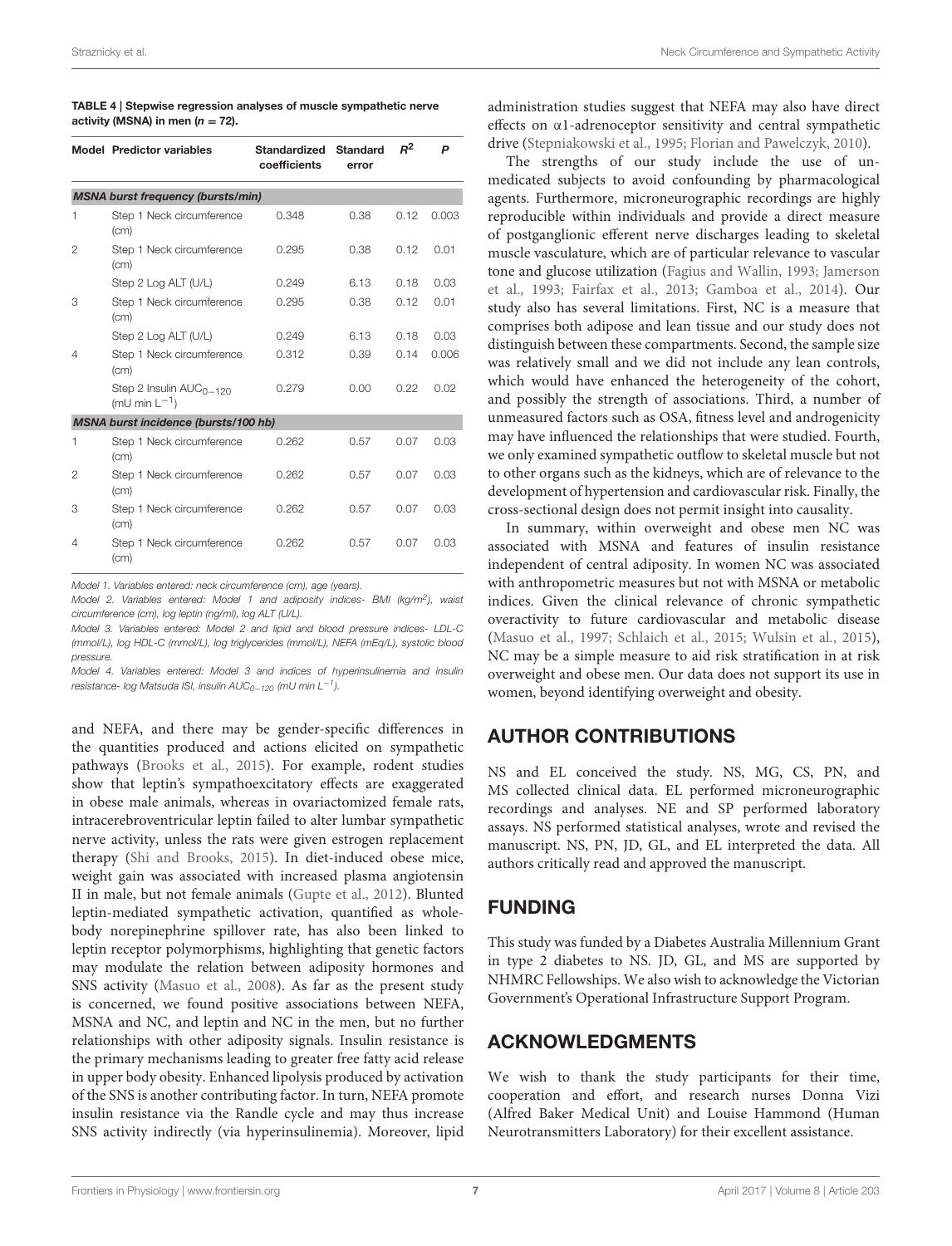## **REFERENCES**

- <span id="page-7-1"></span>Abraham, T. M., Pedley, A., Massaro, J. M., Hoffmann, U., and Fox, C. S. (2015). Association between visceral and subcutaneous adipose depots and incident cardiovascular disease risk factors. Circulation 132, 1639–1647. doi: [10.1161/CIRCULATIONAHA.114.015000](https://doi.org/10.1161/CIRCULATIONAHA.114.015000)
- <span id="page-7-13"></span>Alberti, K. G. M. M., Eckel, R. H., Grundy, S. M., Zimmet, P. Z., Cleeman, J. I., Donato, K. A., et al. (2009). Harmonizing the metabolic syndrome: a joint interim statement of the international diabetes federation task force on epidemiology and prevention; national heart, lung, and blood institute; american heart association; world heart federation; international atherosclerosis society; and international association for the study of obesity. Circulation 120, 1640–1645. doi: [10.1161/CIRCULATIONAHA.109.192644](https://doi.org/10.1161/CIRCULATIONAHA.109.192644)
- <span id="page-7-19"></span>Anderson, E. A., Hoffman, R. P., Balon, T. W., Sinkey, C. A., and Mark, A. L. (1991). Hyperinsulinemia produces both sympathetic neural activation and vasodilation in normal humans. J. Clin. Invest. 87, 2246–2252. doi: [10.1172/JCI115260](https://doi.org/10.1172/JCI115260)
- <span id="page-7-5"></span>Baena, C. P., Lotufo, P. A., Santos, I. S., Goulart, A. C., Bittencourt, M. S., Duncan, B. B., et al. (2016). Neck circumference is associated with carotid intimal-media thickness but not with coronary artery calcium: results from The ELSA-Brasil. Nutr. Metab. Cardiovasc. Dis. 26, 216–222. doi: [10.1016/j.numecd.2016.01.004](https://doi.org/10.1016/j.numecd.2016.01.004)
- <span id="page-7-12"></span>Ben-Noun, L. L., Sohar, E., and Laor, A. (2001). Neck circumference as a simple screening measure for identifying overweight and obese patients. Obes. Res. 9, 470–477. doi: [10.1038/oby.2001.61](https://doi.org/10.1038/oby.2001.61)
- <span id="page-7-9"></span>Beske, S. D., Alvarez, G. E., Ballard, T. P., and Davy, K. P. (2002). Reduced cardiovagal baroreflex gain in visceral obesity: implications for the metabolic syndrome. Am. J. Physiol. Heart Circ. Physiol. 282, H630–H635. doi: [10.1152/ajpheart.00642.2001](https://doi.org/10.1152/ajpheart.00642.2001)
- <span id="page-7-29"></span>Brooks, V. L., Shi, Z., Holwerda, S. W., and Fadel, P. J. (2015). Obesity-induced increases in sympathetic activity: sex matters. Auton. Neurosci. 187, 16–26. doi: [10.1016/j.autneu.2014.11.006](https://doi.org/10.1016/j.autneu.2014.11.006)
- <span id="page-7-22"></span>Cassaglia, P. A., Hermes, S. M., Aicher, S. A., and Brooks, V. L. (2011). Insulin acts in the arcuate nucleus to increase lumbar sympathetic nerve activity and baroreflex function. J. Physiol. 589, 1643–1662. doi: [10.1113/jphysiol.2011.205575](https://doi.org/10.1113/jphysiol.2011.205575)
- <span id="page-7-7"></span>Dai, Y., Wan, X., Li, X., Jin, E., and Li, X. (2016). Neck circumference and future cardiovascular events in a high-risk population— A prospective cohort study. Lipids Health Dis. 15, 46. doi: [10.1186/s12944-016-0218-3](https://doi.org/10.1186/s12944-016-0218-3)
- <span id="page-7-26"></span>Drager, L. F., Lopes, H. F., Maki-Nunes, C., Trombetta, I. C., Toschi-Dias, E., Alves, M. J. N. N., et al. (2010). The impact of obstructive sleep apnea on metabolic and inflammatory markers in consecutive patients with metabolic syndrome. PLoS ONE 5:e12065. doi: [10.1371/journal.pone.0012065](https://doi.org/10.1371/journal.pone.0012065)
- <span id="page-7-33"></span>Fagius, J., and Wallin, B. G. (1993). Long-term variability and reproducibility of resting human muscle nerve sympathetic activity at rest, as reassessed after a decade. Clin. Auton. Res. 3, 201–205. doi: [10.1007/BF01826234](https://doi.org/10.1007/BF01826234)
- <span id="page-7-34"></span>Fairfax, S. T., Padilla, J., Vianna, L. C., Davis, M. J., and Fadel, P. J. (2013). Spontaneous bursts of muscle sympathetic nerve activity decrease leg vascular conductance in resting humans. Am. J. Physiol. Heart Circ. Physiol. 304, H759–H766. doi: [10.1152/ajpheart.00842.2012](https://doi.org/10.1152/ajpheart.00842.2012)
- <span id="page-7-32"></span>Florian, J. P., and Pawelczyk, J. A. (2010). Sympathetic and haemodynamic responses to lipids in healthy human ageing. Exp. Physiol. 95, 486–497. doi: [10.1113/expphysiol.2009.050997](https://doi.org/10.1113/expphysiol.2009.050997)
- <span id="page-7-35"></span>Gamboa, A., Okamoto, L. E., Arnold, A. C., Figueroa, R. A., Diedrich, A., Raj, S. R., et al. (2014). Autonomic blockade improves insulin sensitivity in obese subjects. Hypertension 64, 867–874. doi: [10.1161/HYPERTENSIONAHA.114.03738](https://doi.org/10.1161/HYPERTENSIONAHA.114.03738)
- <span id="page-7-10"></span>Grassi, G., Dell'Oro, R., Facchini, A., Trevano, F. Q., Bolla, G. B., and Mancia, G. (2004). Effect of central and peripheral body fat distribution on sympathetic and baroreflex function in obese normotensives. J. Hypertens. 22, 2363–2369. doi: [10.1097/00004872-200412000-00019](https://doi.org/10.1097/00004872-200412000-00019)
- <span id="page-7-27"></span>Grassi, G., Dell'Oro, R., Quarti-Trevano, F., Scopelliti, F., Servalle, G., Paleari, F., et al. (2005). Neuroadrenergic and reflex abdnormalities in patients with metabolic syndrome. Diabetologia 48, 1359–1365. doi: [10.1007/s00125-005-1798-z](https://doi.org/10.1007/s00125-005-1798-z)
- <span id="page-7-30"></span>Gupte, M., Thatcher, S. E., Boustany-Kari, C. M., Shoemaker, R., Yiannikouris, F., Zhang, X., et al. (2012). Angiotensin converting enzyme 2 contributes to sex differences in the development of obesity hypertension in C57BL/6 mice. Arterioscler. Thromb. Vasc. Biol. 32, 1392–1399. doi: [10.1161/ATVBAHA.112.248559](https://doi.org/10.1161/ATVBAHA.112.248559)
- <span id="page-7-23"></span>Jamerson, K. A., Julius, S., Gudbrandson, T., Andersson, O., and Brant, D. O. (1993). Reflex sympathetic activation induces acute insulin resistance in the forearm. Hypertension 21, 618–623. doi: [10.1161/01.HYP.21.5.618](https://doi.org/10.1161/01.HYP.21.5.618)
- <span id="page-7-2"></span>Karimi, M., Koranyi, J., Franco, C., Peker, Y., Eder, D. N., Angelhed, J. E., et al. (2010). Increased neck soft tissue mass and worsening of obstructive sleep apnea after growth hormone treatment in men with abdominal obesity. J. Clin. Sleep. Med. 6, 256–263.
- <span id="page-7-20"></span>Kern, W., Peters, A., Born, J., Fehm, H. L., and Schultes, B. (2005). Changes in blood pressure and plasma catecholamine levels during prolonged hyperinsulinemia. Metab. Clin. Exp. 54, 391–396. doi: [10.1016/j.metabol.2004.10.005](https://doi.org/10.1016/j.metabol.2004.10.005)
- <span id="page-7-18"></span>Küç¨uk, U., Küç¨uk, H. O., Cüce, F., and Balta, S. (2016). Relationship between neck circumference and epicardial fat thickness in a healthy male population. Arq. Bras. Cardiol. 107, 266–270. doi: [10.5935/abc.20160112](https://doi.org/10.5935/abc.20160112)
- <span id="page-7-17"></span>Laakso, M., Matilainen, V., and Keinänen-Kiukaanniemi, S. (2002). Association of neck circumference with insulin resistance-related factors. Int. J. Obes. 26, 873–875. doi: [10.1038/sj.ijo.0802002](https://doi.org/10.1038/sj.ijo.0802002)
- <span id="page-7-28"></span>Lambert, E., Straznicky, N., Eikelis, N., Esler, M., Dawood, T., Masuo, K., et al. (2007). Gender differences in sympathetic nervous activity: influence of body mass and blood pressure. J. Hypertens. 25, 1411–1419. doi: [10.1097/HJH.0b013e3281053af4](https://doi.org/10.1097/HJH.0b013e3281053af4)
- <span id="page-7-3"></span>Li, H. X., Zhang, F., Zhao, D., Xin, Z., Guo, S. Q., Wang, S. M., et al. (2014). Neck circumference as a measure of neck fat and abdominal visceral fat in Chinese adults. BMC Public Health 14:311. doi: [10.1186/1471-2458-14-311](https://doi.org/10.1186/1471-2458-14-311)
- <span id="page-7-24"></span>Lim, Y. H., Choi, J., Kim, K. R., Shin, J., Hwang, K. G., Ryu, S., et al. (2014). Sex-specific characteristics of anthropometry in patients with obstructive sleep apnea: neck circumference and waist-hip ratio. Ann. Otol. Rhinol. Laryngol. 123, 517–523. doi: [10.1177/0003489414526134](https://doi.org/10.1177/0003489414526134)
- <span id="page-7-11"></span>Masuo, K., Mikami, H., Ogihara, T., and Tuck, M. L. (1997). Sympathetic nerve hyperactivity precedes hyperinsulinemia and blood pressure elevation in a young, non-obese Japanese population. Am. J. Hypertens. 10, 77–83. doi: [10.1016/S0895-7061\(96\)00303-2](https://doi.org/10.1016/S0895-7061(96)00303-2)
- <span id="page-7-31"></span>Masuo, K., Straznicky, N. E., Lambert, G. W., Katsuya, T., Sugimoto, K., Rakugi, H., et al. (2008). Leptin-receptor polymorphisms relate to obesity through blunted leptin-mediated sympathetic nerve activation in a Caucasian male population. Hypertens. Res. 31, 1093–1100. doi: [10.1291/hypres.31.1093](https://doi.org/10.1291/hypres.31.1093)
- <span id="page-7-16"></span>Matsuda, M., and DeFronzo, R. A. (1999). Insulin sensitivity indices obtained from oral glucose tolerance testing. Diabetes Care 22, 1462–1470. doi: [10.2337/diacare.22.9.1462](https://doi.org/10.2337/diacare.22.9.1462)
- <span id="page-7-15"></span>Matthews, D. R., Hosker, J. P., Rudenski, A. S., Naylor, B. A., Treacher, D. F., and Turner, R. C. (1985). Homeostasis model assessment: insulin resistance and βcell function from fasting plasma glucose and insulin concentrations in man. Diabetologia 28, 412–419. doi: [10.1007/BF00280883](https://doi.org/10.1007/BF00280883)
- <span id="page-7-25"></span>Narkiewicz, K., Pesek, C. A., Kato, M., Phillips, B. G., Davison, D. E., and Somers, V. K. (1998b). Baroreflex control of sympathetic nerve activity and heart rate in obstructive sleep apnea. Hypertension 32, 1039–1043.
- <span id="page-7-8"></span>Narkiewicz, K., van de Borne, P. J. H., Cooley, R. L., Dyken, M. E., and Somers, V. K. (1998a). Sympathetic activity in obese subjects with and without obstructive sleep apnea. Circulation 98, 772–776.
- <span id="page-7-0"></span>Neeland, I. J., Turer, A. T., Ayers, C. R., Powell-Wiley, T. M., Vega, G. L., Farzaneh-Far, R., et al. (2012). Dysfunctional adiposity and the risk of prediabetes and type 2 diabetes in obese adults. JAMA 308, 1150–1159. doi: [10.1001/2012.jama.11132](https://doi.org/10.1001/2012.jama.11132)
- <span id="page-7-14"></span>Parati, G., Saul, J. P., and Castiglioni, P. (2004). Assessing arterial baroreflex control of heart rate: new perspectives. J. Hypertens. 22, 1259–1263. doi: [10.1097/01.hjh.0000125469.35523.32](https://doi.org/10.1097/01.hjh.0000125469.35523.32)
- <span id="page-7-4"></span>Preis, S. R., Massaro, J. M., Hoffman, U., D'Agostino, R. B., Levy, D., Robins, S. J., et al. (2010). Neck circumference as a novel measure of cardiometabolic risk: the Framingham heart study. J. Clin. Endocrinol. Metab. 95, 3701–3710. doi: [10.1210/jc.2009-1779](https://doi.org/10.1210/jc.2009-1779)
- <span id="page-7-6"></span>Preis, S. R., Pencina, M. J., D'Agostino, R. B., Meigs, J. B., Vasan, R. S., and Fox, C. S. (2013). Neck circumference and the development of cardiovascular disease risk factors in the Framingham heart study. Diabetes Care 36:e38. doi: [10.2337/dc12-0738.](https://doi.org/10.2337/dc12-0738.)
- <span id="page-7-21"></span>Rahmouni, K., Morgan, D. A., Morgan, G. M., Liu, X., Sigmund, C. D., Mark, A. L., et al. (2004). Hypothalamic PI3K and MAPK differentially mediate regional sympathetic activation to insulin. J. Clin. Invest. 114, 652–658. doi: [10.1172/JCI21737](https://doi.org/10.1172/JCI21737)